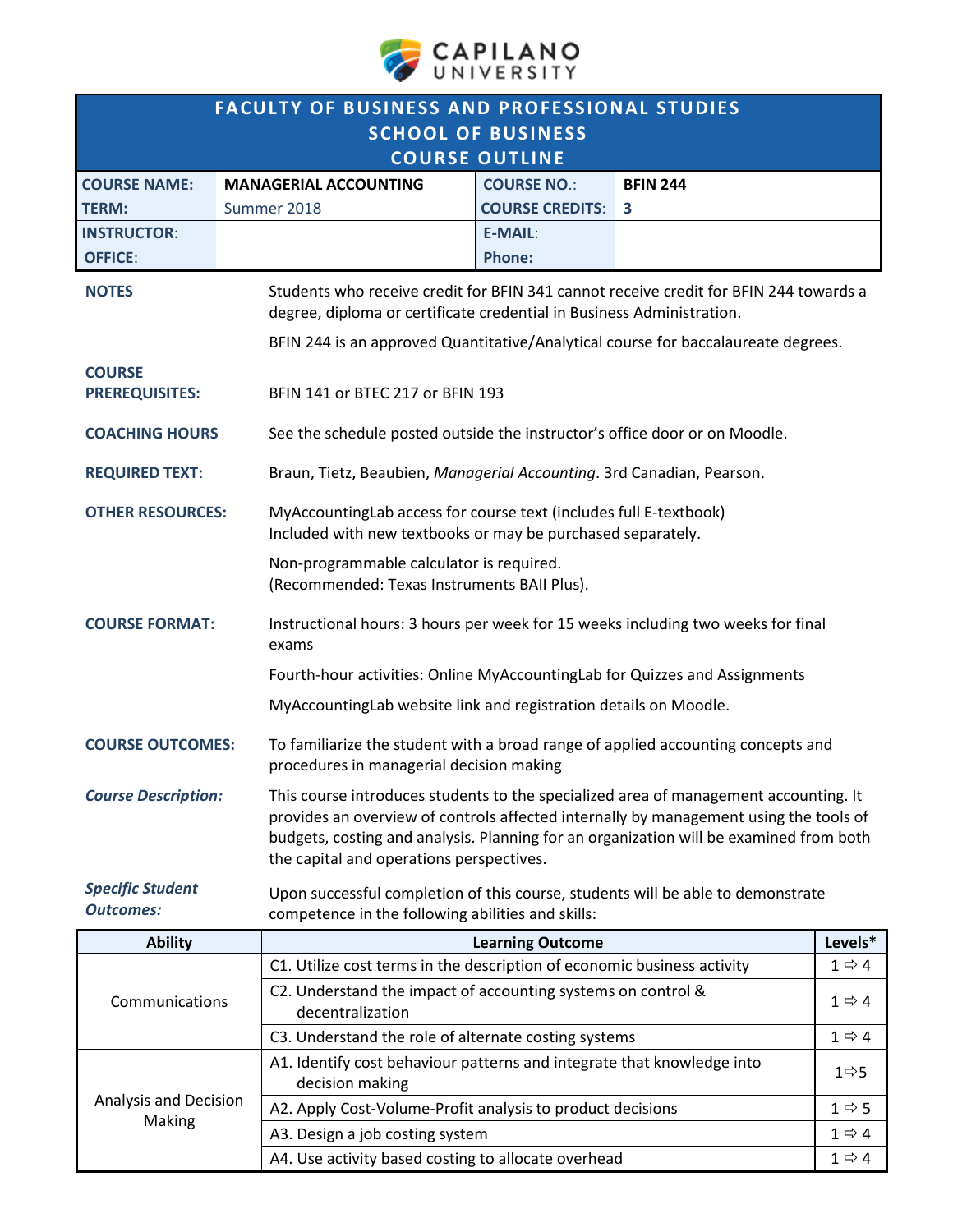# *BFIN244 Course Outline*

|                                                                 | A5. Develop a master budget to aid in profit planning                                              |                       |  |  |  |
|-----------------------------------------------------------------|----------------------------------------------------------------------------------------------------|-----------------------|--|--|--|
|                                                                 | A6. Develop a flexible budget performance report                                                   |                       |  |  |  |
|                                                                 | A7. Evaluate financial performance of various business units<br>$1 \Rightarrow 5$                  |                       |  |  |  |
|                                                                 | A8. Use relevant costs to make business decisions                                                  |                       |  |  |  |
| Social Interaction                                              | S1. Use a collaborative approach to problem-solving and situation analysis in<br>class activities. |                       |  |  |  |
|                                                                 | S2. Use a team approach to solving problems in class activities.                                   | $3 \Leftrightarrow 4$ |  |  |  |
| Citizenship,<br>Sustainability and<br><b>Global Perspective</b> | G1. Descdribe the dimensions of social impact on business situations                               | $1 \Rightarrow 2$     |  |  |  |
|                                                                 | G2. Integrate social and global perspectives into situation analysis and<br>decision making        | $1 \Rightarrow 4$     |  |  |  |

\**See Faculty of Business – Our Commitment to Assessment and Constructive Feedback for description of the six "Levels" of Comprehension.*

## **COURSE CONTENT:**

| Week           | Date       | <b>Topic</b>                                                                             | Readings | Assessment |
|----------------|------------|------------------------------------------------------------------------------------------|----------|------------|
| 1              |            | Course Introduction - Introduction to Managerial Accounting                              | Ch.1     |            |
| $\overline{2}$ |            | <b>Cost Concepts</b>                                                                     | Ch. 2    | 1 & 2      |
| 3              |            | Cost Behaviour: Analysis and Use                                                         | Ch.3     | 3          |
| 4              |            | Cost-Volume-Profit Analysis                                                              | Ch.8     | 8          |
| 5              |            | In-class case - must be in class to receive marks<br>Term Test #1 – Chapters 1, 2, 3 & 8 |          |            |
| 6              |            | System Design: Job-Order Costing                                                         | Ch.4     | 4          |
| $\overline{7}$ |            | Activity-Based Costing and the Costs of Quality                                          | Ch.6     | 6          |
| 8              |            | <b>Budgeting</b>                                                                         | Ch. 7    | 7          |
| 9              |            | Master Budget Assignment - must be in class to receive<br>marks                          | Ch. 7    |            |
| 10             |            | In-class case – must be in class to receive marks<br>Term Test #2 $-$ Chapters 4, 6, & 7 |          |            |
| 11             |            | <b>Standard Costs and Variance Analysis</b>                                              | Ch. 11   | 11         |
| 12             |            | Relevant Costs: The Key to Decision Making                                               | Ch.9     | 9          |
| 13             |            | Organizational Structure and Performance Measurement                                     | Ch. 12   | 12         |
|                |            | In-class case - must be in class to receive marks                                        |          |            |
| 14-15          | <b>TBD</b> | <b>Final Exam</b>                                                                        | All      |            |

*\*Schedules/Dates: Schedules shown here may change and the exact dates and times for the exams and the quizzes will be announced in class and/or on Moodle.*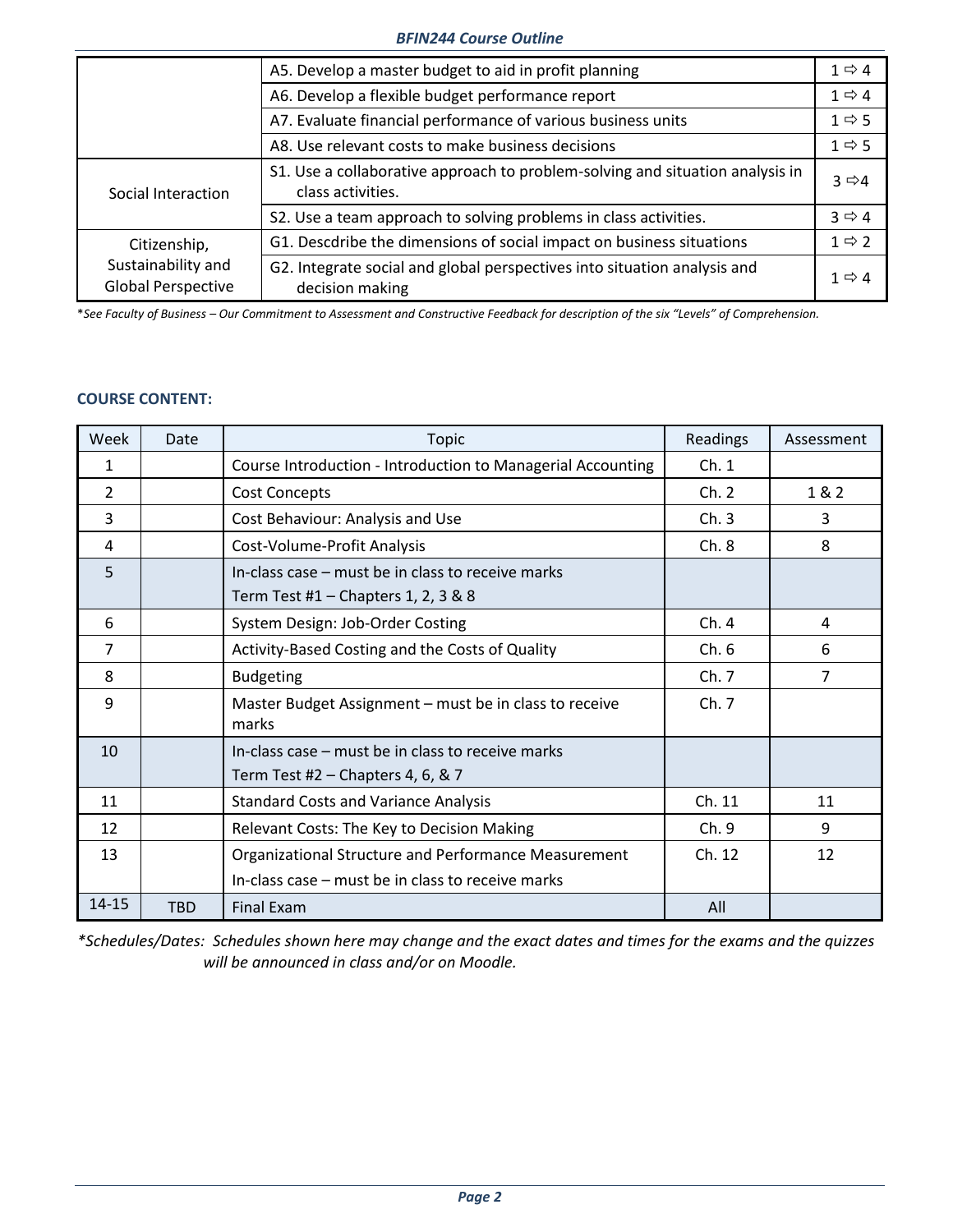| Assessment                  | % of Final<br>Grade | Individual/<br>Group | <b>CAPabilities Assessed</b> |                                                 |                                     |                                                                 |  |  |
|-----------------------------|---------------------|----------------------|------------------------------|-------------------------------------------------|-------------------------------------|-----------------------------------------------------------------|--|--|
|                             |                     |                      | <b>Communications</b>        | <b>Analysis &amp;</b><br><b>Decision Making</b> | <b>Social</b><br><b>Interaction</b> | Citizenship,<br>Sustainability and<br><b>Global Perspective</b> |  |  |
| Master Budget<br>Project    | 3%                  | G                    | $C1-C3$                      | $A1-A9$                                         | $S1-S2$                             | $G1-G2$                                                         |  |  |
| Assignments and<br>quizzes  | 12%                 | 18G                  | $C1-C3$                      | $A1-A9$                                         | $S1-S2$                             | $G1-G2$                                                         |  |  |
| Term Test 1                 | 25%                 |                      | $C1-C3$                      | $A1-A9$                                         | N/A                                 | $G1-G2$                                                         |  |  |
| Term Test 2                 | 25%                 |                      | $C1-C3$                      | $A1-A9$                                         | N/A                                 | $G1-G2$                                                         |  |  |
| Comprehensive<br>Final Exam | 35%                 |                      | $C1-C3$                      | $A1-A9$                                         | N/A                                 | $G1-G2$                                                         |  |  |
| <b>Total</b>                | 100%                |                      |                              |                                                 |                                     |                                                                 |  |  |

## **EVALUATION PROFILE:**

### **UNIVERSITY POLICIES:**

Capilano University has policies on Academic Appeals (including appeal of final grade), Student Conduct, Cheating and Plagiarism, Academic Probation and other educational issues. These and other policies are available on the University website.

| Grading Profile: A+ 90-100 B+ 77-79 C+ 67-69 D 50-59 |                                |  |  |  |
|------------------------------------------------------|--------------------------------|--|--|--|
|                                                      | A 85-89 B 73-76 C 63-66 F 0-49 |  |  |  |
|                                                      | A- 80-84 B- 70-72 C- 60-62     |  |  |  |

*Emergency procedures:* In the event of an emergency, students must follow the emergency procedures posted in the classrooms.

In addition to the policies of the university, the School of Business has the following policies governing the management of our classes and curriculum.

#### **SCHOOL OF BUSINESS POLICIES:**

- *Attendance:* Regular attendance and punctuality are both essential and expected due to the nature and format of the course materials.
- *Professional Behaviour:* Students must demonstrate a professional attitude and behaviour toward work, fellow students and their instructors. Each student should demonstrate reliability, respect for and co-operation with colleagues. A willingness to work calmly and courteously under difficult conditions as well as a determination to achieve first-class work while meeting deadlines is necessary in the Business Faculty. Students should have respect for equipment and systems. Students should display a constructive response to criticism.

*English Usage:* All assignments are marked for correct English usage, proofreading and formatting.

*Missed Exams and Quizzes:* Missed exams or quizzes will receive a grade of "0" unless PRIOR arrangements (wherever possible) are made with the instructor. Permission to make up an exam will only be given in extraordinary situations such as illness of the student or the death of a close family member. A doctor's certificate, or other proof supporting the reason for the absence, will be required. For further information, refer the School of Business "Examination & Pivotal Presentation Exemption Policy".